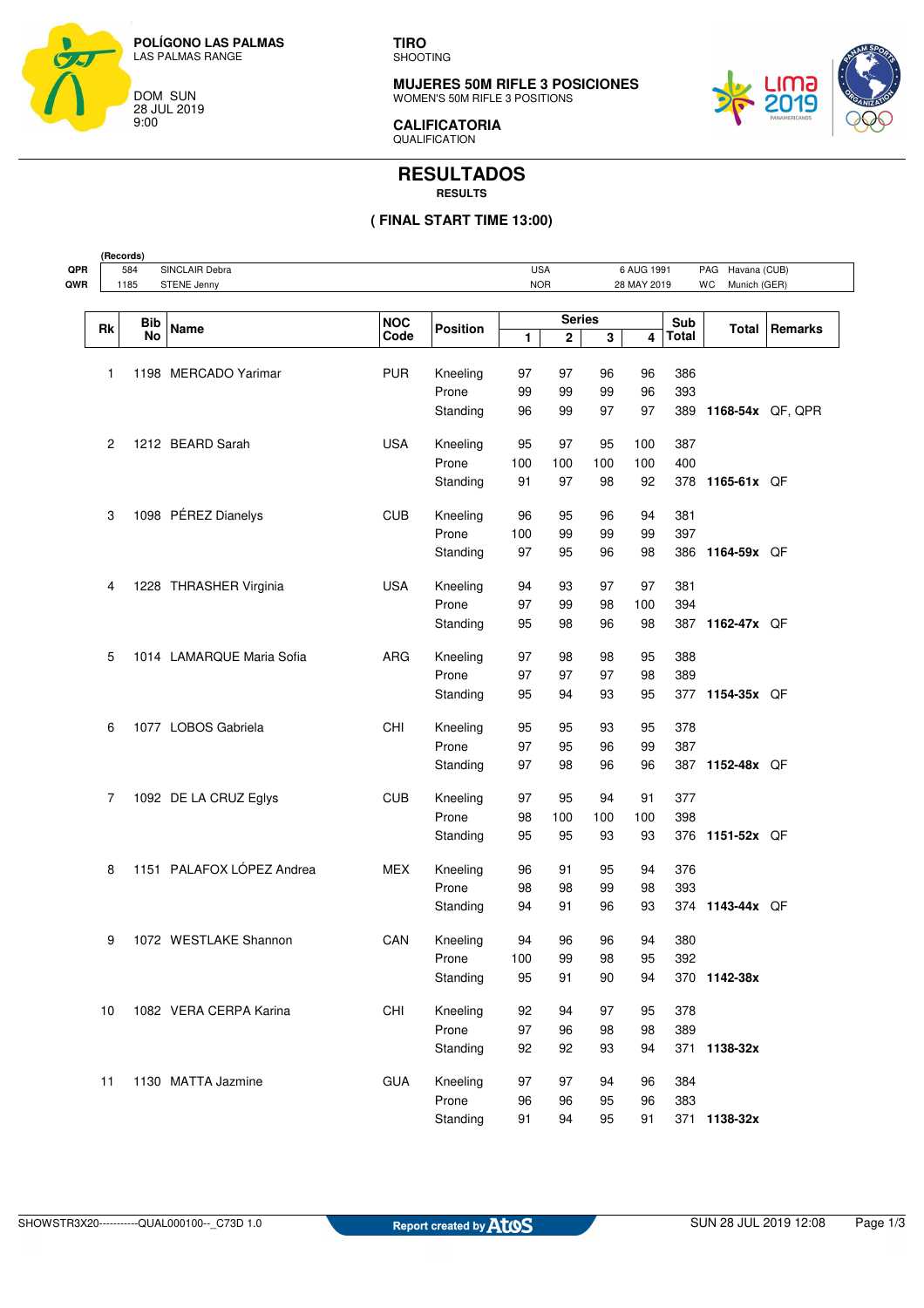

**TIRO** SHOOTING

**MUJERES 50M RIFLE 3 POSICIONES** WOMEN'S 50M RIFLE 3 POSITIONS



**CALIFICATORIA** QUALIFICATION

# **RESULTADOS**

**RESULTS**

| Rk | <b>Bib</b> | <b>Series</b><br><b>NOC</b><br>Name<br><b>Position</b> |            | Sub      |          | Total       | Remarks  |          |              |              |  |
|----|------------|--------------------------------------------------------|------------|----------|----------|-------------|----------|----------|--------------|--------------|--|
|    | No         |                                                        | Code       |          | 1        | $\mathbf 2$ | 3        | 4        | <b>Total</b> |              |  |
|    |            |                                                        |            |          |          |             |          |          |              |              |  |
| 12 |            | 1119 PINEDA Johanna                                    | <b>ESA</b> | Kneeling | 92       | 96          | 94       | 91       | 373          |              |  |
|    |            |                                                        |            | Prone    | 97       | 100         | 97       | 99       | 393          |              |  |
|    |            |                                                        |            | Standing | 90       | 94          | 93       | 93       | 370          | 1136-40x A 2 |  |
|    |            |                                                        |            |          |          |             |          |          |              |              |  |
| 13 |            | 1193 VIZCARRA Sara                                     | <b>PER</b> | Kneeling | 94       | 92          | 96       | 94       | 376          |              |  |
|    |            |                                                        |            | Prone    | 96<br>91 | 99<br>94    | 97<br>93 | 95<br>92 | 387          |              |  |
|    |            |                                                        |            | Standing |          |             |          |          |              | 370 1133-31x |  |
| 14 |            | 1106 CRUZ Ana Karina                                   | ECU        | Kneeling | 94       | 95          | 95       | 88       | 372          |              |  |
|    |            |                                                        |            | Prone    | 97       | 93          | 98       | 96       | 384          |              |  |
|    |            |                                                        |            | Standing | 94       | 96          | 96       | 90       |              | 376 1132-34x |  |
|    |            |                                                        |            |          |          |             |          |          |              |              |  |
| 15 |            | 1121 RAMIREZ Ana Elizabeth                             | <b>ESA</b> | Kneeling | 90       | 94          | 92       | 98       | 374          |              |  |
|    |            |                                                        |            | Prone    | 97       | 99          | 96       | 98       | 390          |              |  |
|    |            |                                                        |            | Standing | 91       | 92          | 94       | 90       |              | 367 1131-28x |  |
|    |            |                                                        |            |          |          |             |          |          |              |              |  |
| 16 |            | 1064 LUK Cindy Jean                                    | CAN        | Kneeling | 94       | 95          | 94       | 92       | 375          |              |  |
|    |            |                                                        |            | Prone    | 97       | 99          | 99       | 99       | 394          |              |  |
|    |            |                                                        |            | Standing | 93       | 89          | 89       | 90       | 361          | 1130-39x     |  |
| 17 |            | 1167 LOPEZ Maria                                       | <b>NCA</b> | Kneeling | 95       | 94          | 89       | 93       | 371          |              |  |
|    |            |                                                        |            | Prone    | 97       | 97          | 95       | 98       | 387          |              |  |
|    |            |                                                        |            | Standing | 94       | 96          | 91       | 90       | 371          | 1129-39x     |  |
|    |            |                                                        |            |          |          |             |          |          |              |              |  |
| 18 |            | 1190 RODRIGUEZ Karina                                  | <b>PER</b> | Kneeling | 88       | 93          | 95       | 93       | 369          |              |  |
|    |            |                                                        |            | Prone    | 96       | 99          | 99       | 98       | 392          |              |  |
|    |            |                                                        |            | Standing | 93       | 90          | 95       | 90       |              | 368 1129-36x |  |
|    |            |                                                        |            |          |          |             |          |          |              |              |  |
| 19 |            | 1010 FOURNEL Amelia Rosa                               | <b>ARG</b> | Kneeling | 95       | 94          | 94       | 94       | 377          |              |  |
|    |            |                                                        |            | Prone    | 94       | 94          | 97       | 96       | 381          |              |  |
|    |            |                                                        |            | Standing | 90       | 93          | 95       | 93       | 371          | 1129-29x     |  |
| 20 |            | 1053 TESCH Roberta                                     | <b>BRA</b> | Kneeling | 90       | 97          | 96       | 97       | 380          |              |  |
|    |            |                                                        |            | Prone    | 96       | 97          | 99       | 99       | 391          |              |  |
|    |            |                                                        |            | Standing | 91       | 87          | 90       | 87       |              | 355 1126-39x |  |
|    |            |                                                        |            |          |          |             |          |          |              |              |  |
| 21 |            | 1154 QUEZADA Michel                                    | <b>MEX</b> | Kneeling | 95       | 95          | 95       | 92       | 377          |              |  |
|    |            |                                                        |            | Prone    | 94       | 98          | 96       | 94       | 382          |              |  |
|    |            |                                                        |            | Standing | 91       | 92          | 94       | 90       |              | 367 1126-30x |  |
|    |            |                                                        |            |          |          |             |          |          |              |              |  |
| 22 |            | 1110 PADILLA Sofía                                     | ECU        | Kneeling | 94       | 97          | 96       | 92       | 379          |              |  |
|    |            |                                                        |            | Prone    | 97       | 98          | 99       | 93       | 387          |              |  |
|    |            |                                                        |            | Standing | 93       | 88          | 90       | 89       |              | 360 1126-27x |  |